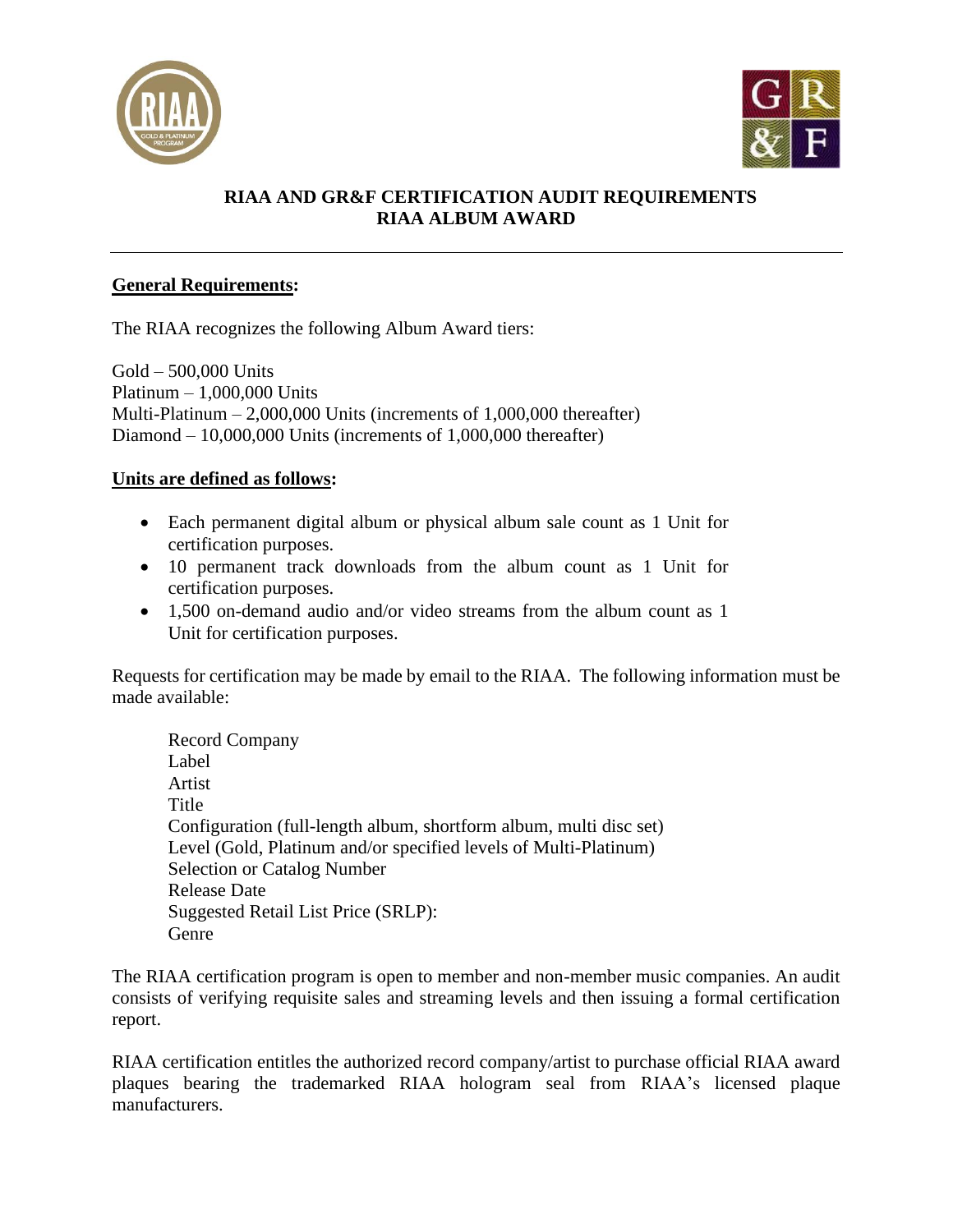All certification audits are conducted, for a fee, by the firm Gelfand, Rennert and Feldman, LLC (GR&F) for the RIAA. If multiple certification levels are simultaneously certified, only one audit certification fee is charged.

Sales of albums in physical format become eligible for certification 30 days after the release date. Sales of albums in digital format become eligible at the release date.

Initial pre-orders of digital albums will not be counted towards certification. The pre-orders will count towards certification after the album is released and the user receives a copy of the digital album.

Only domestic sales and sales to U.S. military post exchanges are included. The requesting company must separate PX sales from other accounts on sales sheets. Export sales outside the United States are not included in certification.

Club sales and club free goods may be included towards certification. Product shipped to retail, mail order, record clubs, TV marketing and other ancillary markets are combined toward certified sales. All shipments to these accounts must be verified by the label.

In order to count for certification purposes only, physical and digital sales of the complete album must be sold at a) an average wholesale value of \$2 or more per unit or b) a suggested retail value of \$6 or more per unit.

Individual track downloads and streams must satisfy the requirements of the RIAA Digital Single Award in addition to the following criteria:

- Single-track downloads and streams, including those from singles released prior to the album release, must appear on some digital version of the album (e.g. standard, deluxe, explicit, clean, etc.). To be considered for certification, the requesting party must provide finalized label copies for all released Album UPCs. The Album label copies must delineate the tracks included on the Album along with each track's respective ISRC, and only those tracks whose ISRCs are so listed will count towards certification of the Album.
- Downloads and streams (both past and prospective) of tracks that appear only as bonus tracks on a retailer/service-exclusive version of an album may only include sales from that specific retailer/service. The RIAA & GR&F will require labels to confirm in writing that only sales from the specific retailer/service have been included in their reports for the exclusive tracks.
- For multi-artist compilation albums, single-track downloads and streams are eligible towards certification only if they have not previously been included toward the certification of a different album (such as the Artist's studio album). Conversely, the use of a track towards the certification of a multi-artist compilation will then preclude that track from being used toward any future certification of a different album. When applying for the certification of a multi-artist compilation album, the label will be responsible for confirming whether any tracks have been previously applied towards the certification of any other project. Similarly for standard Albums, the label will be responsible for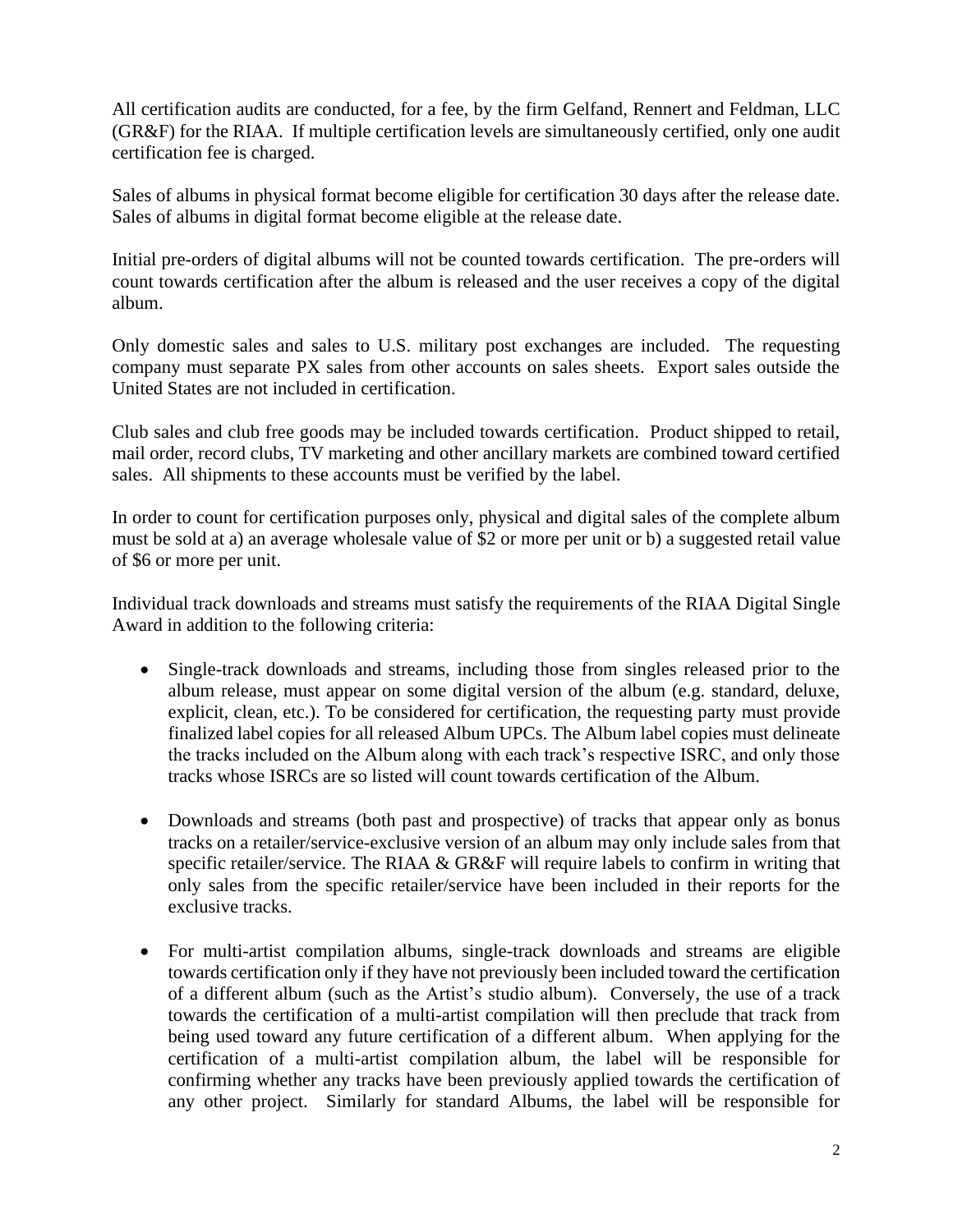informing the RIAA and its auditors of any tracks which were used towards the certification of a multi-artist compilation album.

- For collaborative tracks with multiple primary artists (e.g. a duet) that appear on the respective studio album of each artist, single-track downloads and streams can count toward the certification of either/both album/s *only* if each artist appears as a primary artist on the track.
- Only official video streams (i.e. not user-generated content) are eligible. For the avoidance of doubt, only official videos hosted on either the Artist's or the Label's channel(s) will be immediately eligible for consideration. With respect to third-party hosted videos, if a music label is able to fully monetize an official video and receive reporting from the videohosting platform (e.g. YouTube), and that the video-hosting platform's reporting does not consider the content to be UGC, then the streams are accepted. If a video-hosting platform flags the video hosted on a third-party channel as UGC, the video cannot be accepted, regardless of any monetization or licensing deals that the Artist/Label may have with the third-party channel.

For the avoidance of doubt, alternative versions of a track (e.g. remixes, instrumental versions, live, extended versions, etc.) are not eligible unless said alternative version is included on a version of the album.

Digital downloads are defined as tracks derived from a single sound recording that have been distributed directly or licensed from a record label for distribution from a legitimate Digital Service Provider (DSP). To count for certification, the price on which the download is based must reflect current market rate compensation to the record label. Thus, promotional track downloads of a free single do not count towards certification.

On-demand streams from DSPs that are reported to the record labels, whether paid by the consumer by subscription or free to the consumer through ad-supported services, will be accepted for certification.

All certifications are based on permanent downloads and on-demand streams distributed within the United States.

Promotional radio and press copies, cut-outs, inventory sell-offs, and surplus sales are not included toward certification.

For certifications for Greatest Hit albums, only track sales and streams that occur after Greatest Hits albums' release date can count towards RIAA album certifications. If the label chooses to have track sales and streams applied towards Greatest Hits certifications, then those track sales and streams are precluded from future inclusion in the original studio album. The RIAA and GR&F will require labels to confirm in writing that no track sales and streams are counted towards both a studio album and a Greatest Hits album, and the RIAA and GR&F may request additional testing of system reports to ensure validity. Due to the complicated nature of monitoring whether a track sale and/or stream has already been considered for album certification, Greatest Hits audits may require significant delays in the certification process.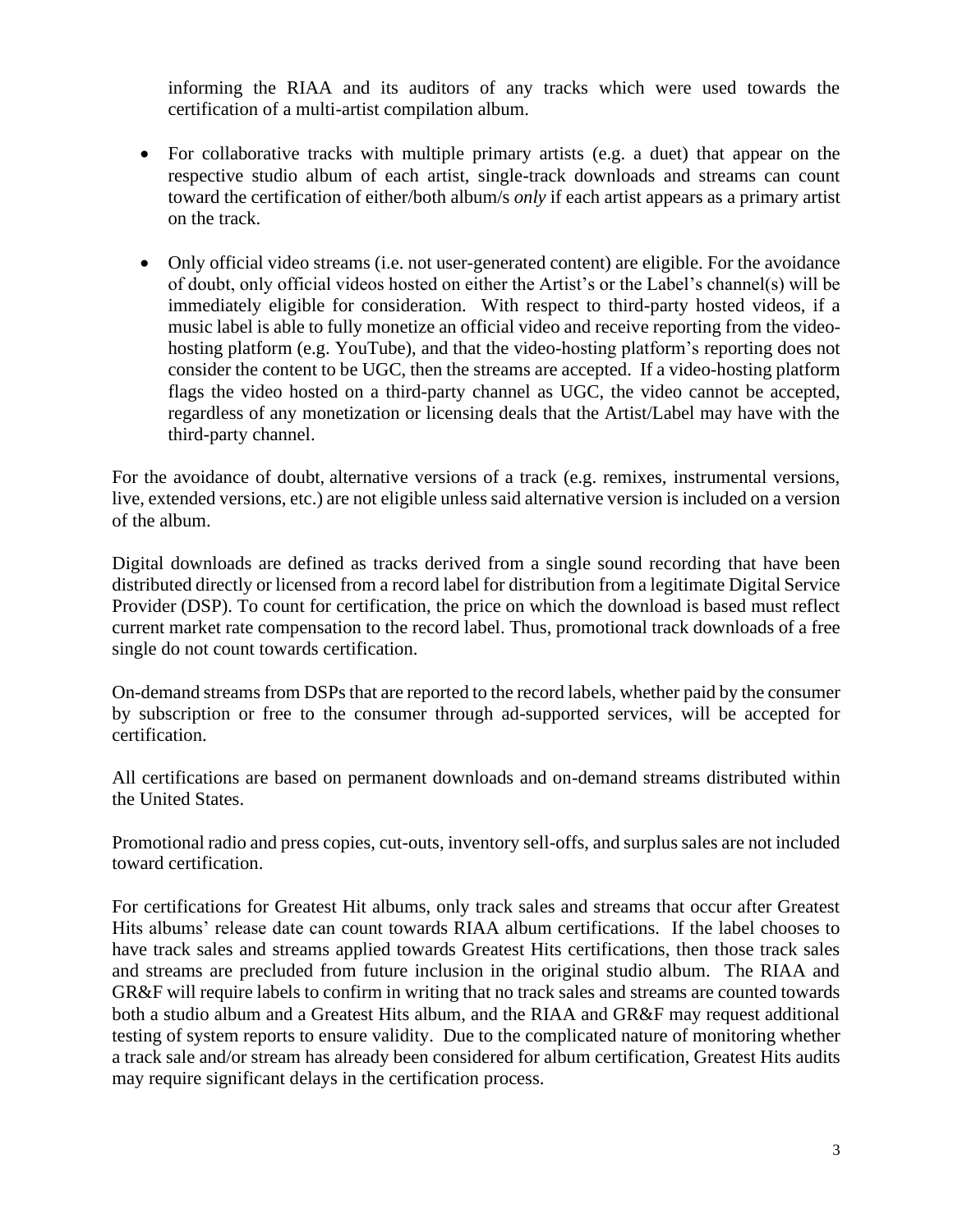#### **Merch bundles, Ticket Bundles, and product packaging:**

Labels are required to identify all bundled sales when submitting for certification. Albums bundled ("Added Value") with other products (e.g. concert tickets, merchandise, etc.) ("Standalone Product") and sold to consumers can be eligible under RIAA's Gold & Platinum Program if they meet the following requirements:

- For certification purposes only, the Added Value of the bundle has a suggested retail value premium of \$6 or more per album when compared to the retail value of the Standalone Product. For example, the Added Value of a bundle with 2 albums should have a suggested retail value premium of \$12 when compared to the retail value of the Standalone Product.
- The Standalone Product included in a bundle must be available for purchase separately where the consumer is given the choice of purchasing each component of the bundle individually. The Added Value component of a bundle cannot be marketed as a free giveaway.
- When the consumer is given the choice to redeem the album as a digital download or physical copy, only transactions proving the redemption of the album will be eligible to count toward certification.
- Redemption reports must identify the consumer's country where the album was redeemed.
- Multi-disc sets are generally not considered bundles unless they are packaged with Standalone Products that would otherwise classify the music components as Added Value. For the avoidance of doubt, the RIAA reserves the right to approve or deny the eligibility of bundles or multi-disc sets at its sole and absolute discretion. If there is a question as to the eligibility of a product, please reach out to the RIAA prior to submitting a request for certification.

#### **Certification Audit Requirements:**

- **1.** Copy of product (CD or digital).
- **2.** Label Copy for all configurations.
- **3.** Retail prices for all configurations (computer printout or catalog). Not required for video.
- **4.** Product release date.
- **5.** Internal sales summary report reflecting only domestic commercial sales (total invoiced) and sales to U.S. military post exchanges. The report must not include export sales or any promotional or free distributions.
- **6.** Club sales reports, if applicable (BMG Direct, Columbia House, other).